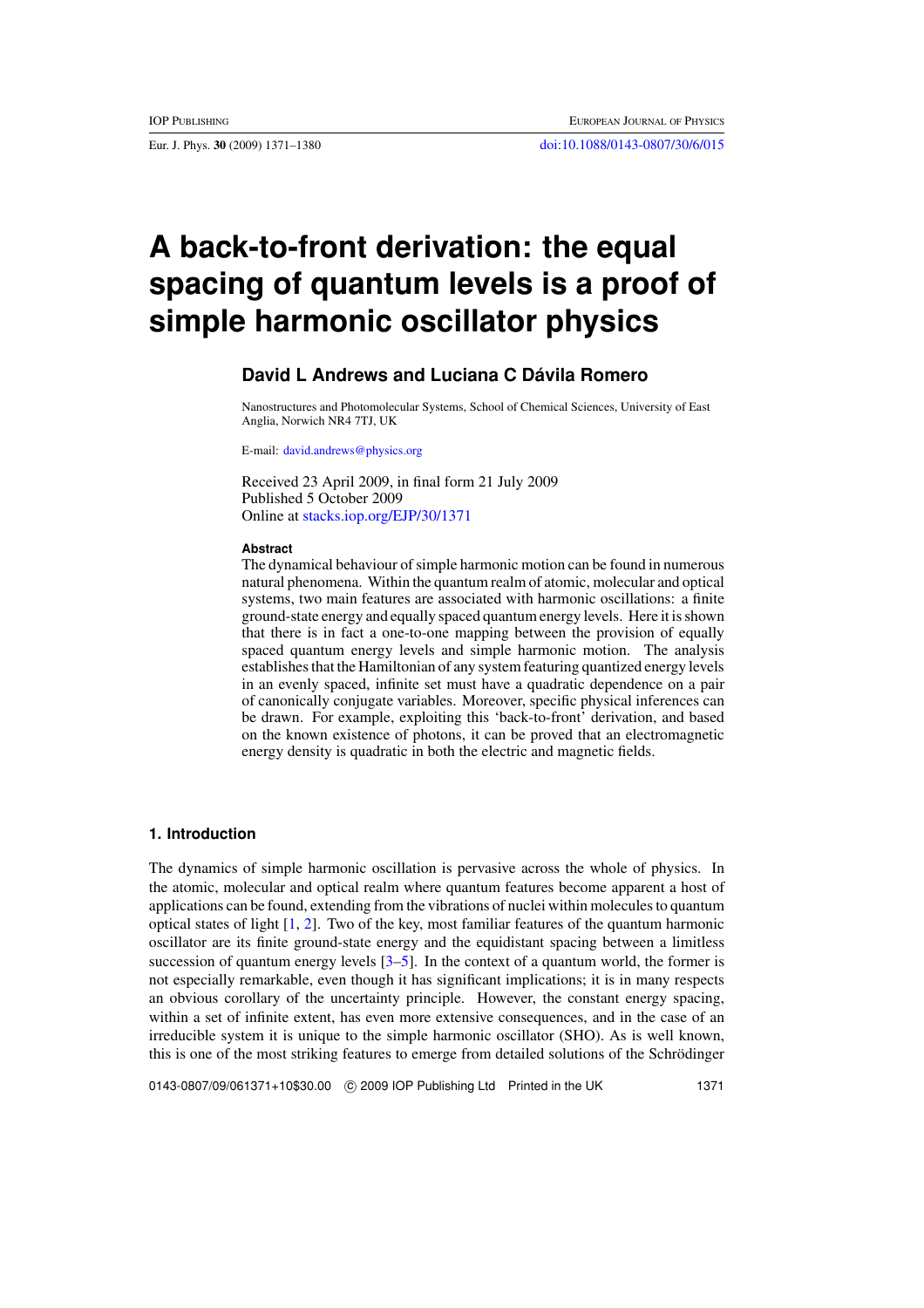<span id="page-1-0"></span>equation. Remarkably, it is a feature that persists in a more complex system formed by a set of one-dimensional oscillators coupled with an inverse squared potential, known as the Calogero–Sutherland model [\[6–9\]](#page-9-0). It has been shown that an exact solution to the latter system is equivalent to a set of uncoupled harmonic oscillators with matching eigenvalues, apart from a shift of the ground-state energy; however, in such a case, the particles are spatially confined [\[10](#page-9-0), [11](#page-9-0)]. This paper focuses upon systems that are irreducible, in the sense of relating to just one degree of freedom, and where there are no restrictions on the motion—as is usual for simple harmonic oscillation.

In the following, it is our aim to address the question: Is it possible to derive the dynamical details that characterize unconfined SHO dynamics in real space, based only on a recognition of quantized energy levels forming an evenly spaced, infinite set? We shall show that it does indeed prove possible; there is a one-to-one mapping between the provision of equally spaced quantum energy levels and simple harmonic motion. The derivation is argued pedagogically, and in the pursuit of a relentless logic it exploits quantum principles rather differently to the more usual progression that begins with the construction of a system Hamiltonian—see for example reference [\[12](#page-9-0)]. In contrast, the presented derivation culminates in that Hamiltonian from which the quadratic dependence on a pair of canonically conjugate variables such as position and momentum can be readily established. Moreover, specific physical inferences can be drawn. For example, exploiting this 'back-to-front' derivation and based on the known existence of photons, it can be proven (rather than stated or derived from Maxwell's equations) that an electromagnetic energy density has to be quadratic in both electric and magnetic fields [\[13](#page-9-0)].

The analysis that follows is suitable, and should prove enlightening, for those who are relatively new to quantum mechanics—only a basic familiarity with operators and Dirac notation [\[14](#page-9-0)] are assumed. As well as furnishing physical insights, a number of important quantum principles are also introduced and their implementation illustrated in the course of the following development.

## **2. Derivation**

The analysis is to be founded upon a single fact that observations on a certain physical system reveal an unbounded set of energy levels that are equally spaced, and which can therefore be indexed by an infinite series of positive integers *n*. In Dirac notation, the quantum states can be represented by kets  $|n\rangle$ , and since these must be eigenstates of the Schrödinger equation we can write

$$
H|n\rangle = E_n|n\rangle. \tag{1}
$$

Here,  $E_n$  is the energy associated with the state  $|n\rangle$ ; for simplicity, all such states are assumed to be non-degenerate and their wavefunctions normalized. Any system must have a state of lowest energy; this state we can arbitrarily designate as  $|0\rangle$ , with  $E_0$  signifying that energy. We cannot assume the ground state to have zero energy; the value of  $E_0$  is therefore to be determined. The one measurable quantity that can be introduced is the spacing between adjacent energy levels which, since it is a quantum feature, can be written arbitrarily as  $\hbar \omega$ , but without laying any claim to any deeper significance for the value of the frequency unit *ω*. (Obviously, the physical significance of this frequency will be determined by the properties of the system that gives rise to this quantum behaviour.) Accordingly,  $E_n$  can be expressed as

$$
E_n = E_0 + n\hbar\omega. \tag{2}
$$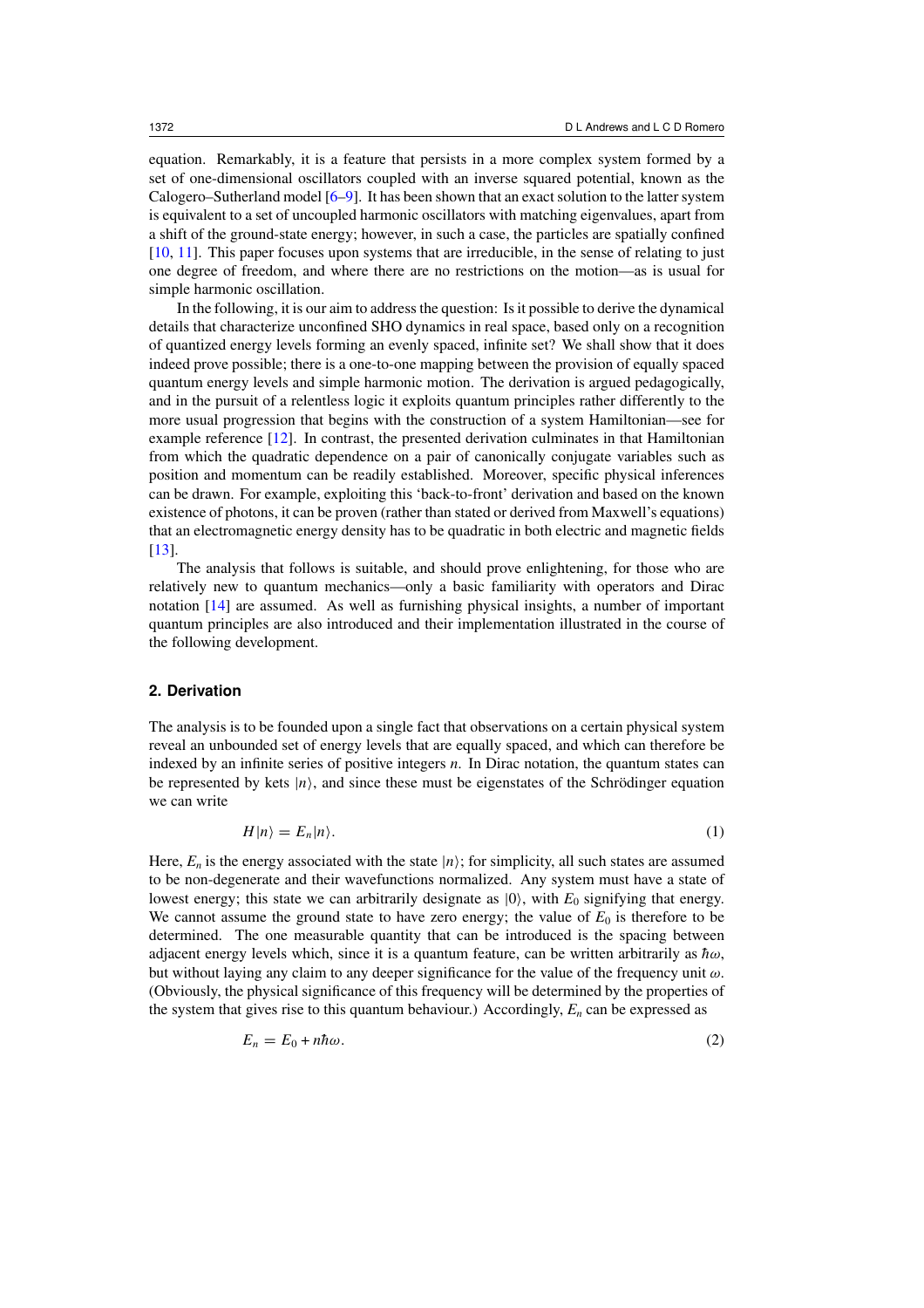#### <span id="page-2-0"></span>2.1. Ladder operations

To begin the analysis, it will prove expedient to introduce two operators,  $a$  and  $a^{\dagger}$ , assumed to be independent of *n*, whose properties are defined by

$$
a|n\rangle = c_n|n-1\rangle,\tag{3}
$$

$$
a^{\dagger}|n\rangle = d_n|n+1\rangle. \tag{4}
$$

By way of justification, it will be shown in the following that these relations self-consistently, and without further assumptions, lead to the required energy level structure given by equation [\(2\)](#page-1-0)—as will emerge in [\(18\)](#page-4-0) below. Interpreting equations (3) and (4), the *lowering operator*, *a,* operates upon a state to deliver the state one below it on the ladder of quantum levels; the *raising operator*,  $a^{\dagger}$ , operates on a state to deliver the one above. The coefficients  $c_n$  and  $d_n$  are numerical and may be complex. Since  $a^{\dagger}$  effects the time-reverse operation to *a*, it is the latter's Hermitian conjugate [\[15\]](#page-9-0). In terms of quantity calculus, the two operators may be chosen to be dimensionless. However, both the operator on the left and the coefficient on the right in each equations (3) and (4) are currently undetermined, and each is arbitrarily scalable until further conditions are applied. For example, for any scalar *λ*, we could write  $a' = \lambda a$  and  $c'_n = \lambda c_n$ , and the primed quantities would still satisfy equation (3).

Equations (3) and (4) also introduce as yet unknown numerical coefficients on the right, their subscript indices indicating that the coefficient values are allowed to depend on the number *n*. In the lowering operator case, it is easy to show that there must be some dependence of  $c<sub>n</sub>$ on *n—*in other words, the coefficient cannot have the same value for all *n*. To see this, consider the implementation of (3) on the only state we have specific knowledge about, i.e. the ground state. Unless  $c_0 = 0$ , equation (3) delivers a clearly meaningless result, suggesting that we can obtain a state lower in energy than the one already defined as having the lowest attainable energy, the ground state. Incontrovertibly, we must therefore have

$$
a|0\rangle = 0.\tag{5}
$$

Equally clearly we cannot have  $c_n = 0$  for all *n*, or else *a* would be a null operator, so the coefficient values must in general depend on *n*.

Next, we can unveil a simple connection between the  $c_n$  and  $d_n$  coefficients. This is done by completing and evaluating Dirac brackets, using (3) and (4), as follows:

$$
\langle n-1|a|n\rangle = \langle n-1|c_n|n-1\rangle = c_n
$$
  
\n
$$
\Rightarrow c_n^* = \langle n|a^{\dagger}|n-1\rangle = \langle n|d_{n-1}|n\rangle = d_{n-1}
$$
  
\n
$$
\therefore d_n = c_{n+1}^*,
$$
\n(6)

where the asterisk denotes a complex conjugate. In the second line above, use of the general Dirac relationship  $\langle r | \hat{O} | s \rangle = \langle s | \hat{O}^{\dagger} | r \rangle^*$  for an operator  $\hat{O}$  and its Hermitian conjugate  $\hat{O}^{\dagger}$  [\[12](#page-9-0)] has been made. Using  $(6)$ , equation  $(4)$  can thus be rewritten as

$$
a^{\dagger}|n\rangle = c_{n+1}^*|n+1\rangle. \tag{7}
$$

Having introduced two operators, it is logical to investigate their commutation relationship. Consider the results of applying the operator products  $a^{\dagger}a$  and  $aa^{\dagger}$  to the states  $|n\rangle$ ; from (3) and (7) we have

$$
a^{\dagger}a|n\rangle = c_n a^{\dagger}|n-1\rangle = c_n c_n^*|n\rangle,
$$
\n(8)

$$
aa^{\dagger}|n\rangle = c_{n+1}^{*}a|n+1\rangle = c_{n+1}c_{n+1}^{*}|n\rangle.
$$
\n(9)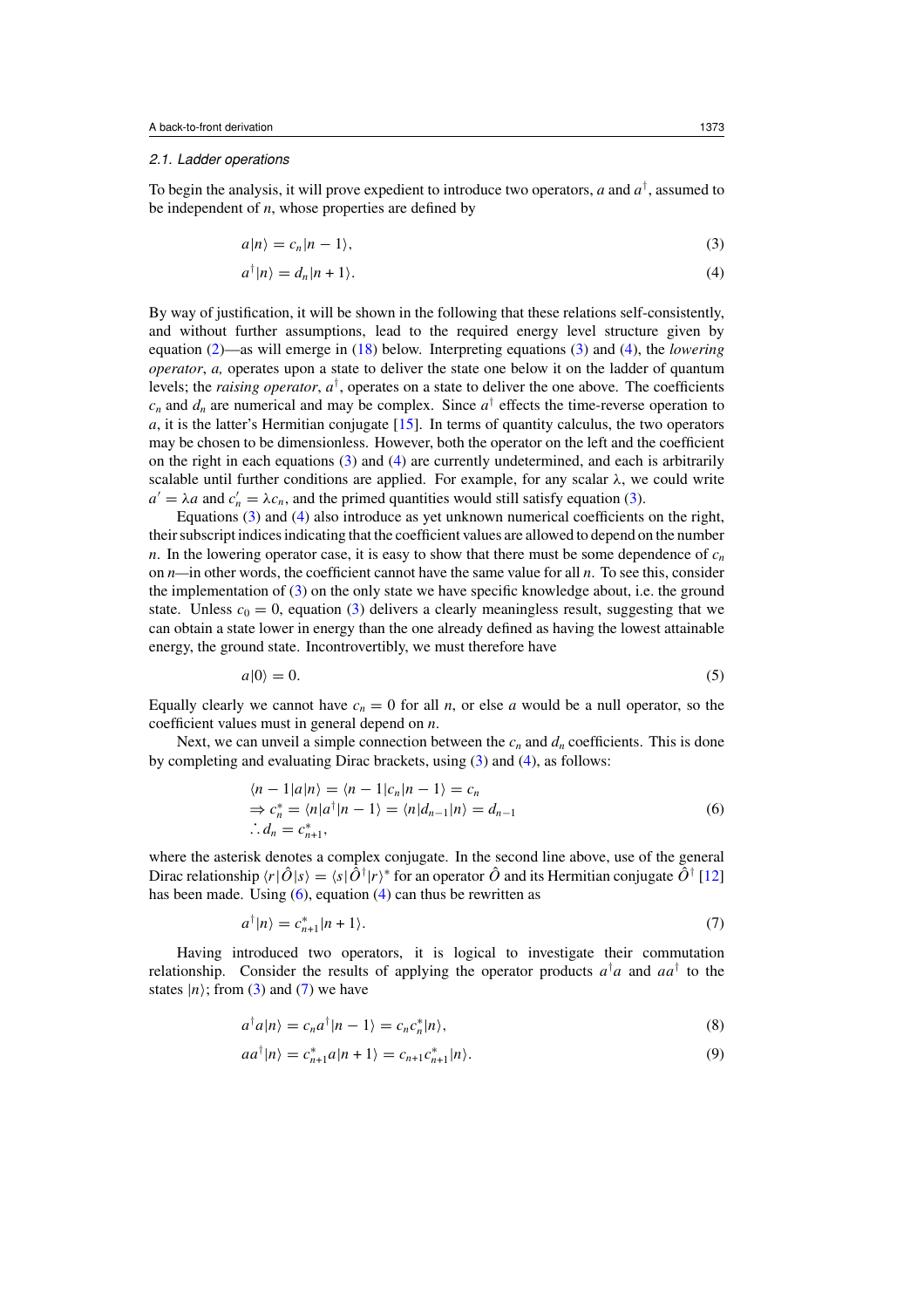<span id="page-3-0"></span>Equations [\(8\)](#page-2-0) and [\(9\)](#page-2-0) serve to establish that the states  $|n\rangle$  are eigenstates of both  $a^{\dagger}a$  and  $aa^{\dagger}$ , but the corresponding eigenvalues  $|c_n|^2$  and  $|c_{n+1}|^2$  are different. From these two equations, we can deduce that

$$
\{(aa^{\dagger} - a^{\dagger}a) - (|c_{n+1}|^2 - |c_n|^2)\}|n\rangle = 0.
$$
\n(10)

Since this is valid for all states  $|n\rangle$ , we can deduce that

$$
[a, a^{\dagger}] = |c_{n+1}|^2 - |c_n|^2, \quad \forall n
$$
\n(11)

with the usual meaning of the commutator  $[14]$ , i.e.  $[a, a^{\dagger}] \equiv aa^{\dagger} - a^{\dagger}a$ . The left-hand side of equation (11) is equal to a scalar, say *η*, clearly independent of *n*. Therefore, using  $|c_{n+1}|^2 - |c_n|^2 = \eta$ , it is possible to find an expression for  $|c_n|^2$ .

$$
|c_0|^2 = 0
$$
  
\n
$$
|c_1|^2 = \eta + |c_0|^2 = \eta
$$
  
\n
$$
|c_2|^2 = 1 + |c_1|^2 = 1 + \eta
$$
  
\n
$$
\vdots
$$
  
\n
$$
|c_{n+1}|^2 = 1 + |c_n|^2 = n + \eta,
$$
\n(12)

where the known value of  $c_0 = 0$  has been used. The explicit use of an iterative procedure at this juncture exploits the absence of an upper bound on the observed, equally spaced set of energy levels; the significance is that this is a feature setting the physics apart from that of some other kinds of system—such as the Zeeman-split sub-levels of angular momentum states [\[5,](#page-9-0) [16\]](#page-9-0).

To continue, as mentioned earlier, both the operators *a* and  $a^{\dagger}$  and the coefficients  $c_n$  are currently incompletely determined, in the sense that each is arbitrarily scalable by any constant that is independent of *n*. This freedom invites the simple choice  $\eta = 1$ , effecting a removal of such a scaling ambiguity. The commutation relation between the annihilation and the creation operator is thus

$$
[a, a^{\dagger}] = 1,\tag{13}
$$

and the general form for the  $c_n$  coefficient is

$$
c_n = \sqrt{n}.\tag{14}
$$

Although there is a more general solution  $c_n = e^{i\phi} \sqrt{n}$  that carries a phase factor, the latter has no physical significance and can be set to unity without loss of generality.

To recap, from equations  $(3)$ ,  $(4)$ ,  $(6)$  and  $(14)$ , we have ascertained that the ladder operators work as follows:

$$
a|n\rangle = \sqrt{n}|n\rangle,\tag{15}
$$

$$
a^{\dagger}|n\rangle = \sqrt{n+1}|n+1\rangle.
$$
 (16)

We also have

$$
a^{\dagger}a|n\rangle = n|n\rangle, \tag{17}
$$

which establishes  $a^{\dagger}a$  as the *number operator*.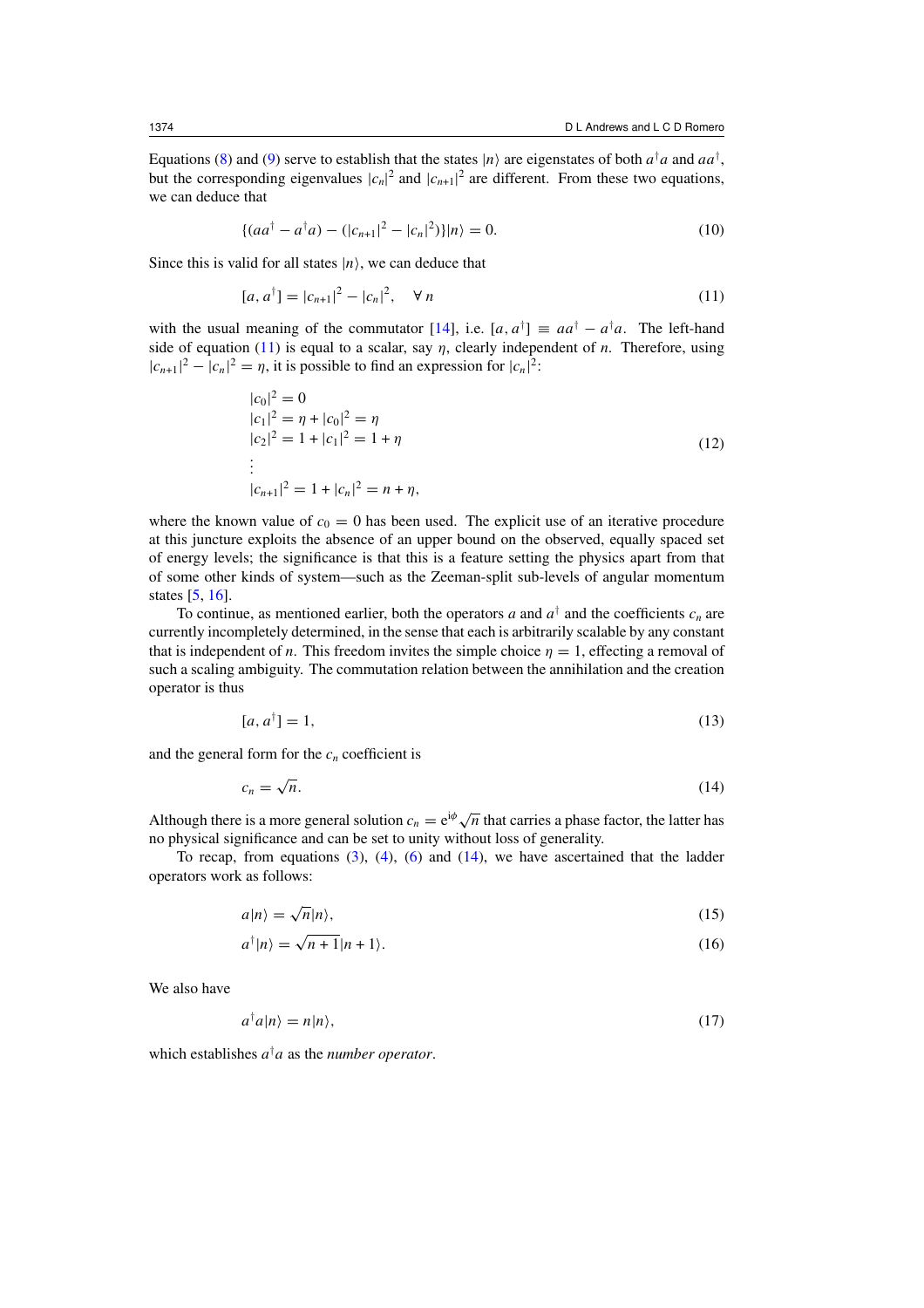#### <span id="page-4-0"></span>2.2. Hamiltonian deconstruction

From the foundational equation  $(2)$ , it is now evident from equations  $(1)$  and  $(17)$  that we can write the Hamiltonian operator as

$$
H = a^{\dagger} a \hbar \omega + E_0. \tag{18}
$$

While aiming to retaining generality, it remains only to rework this operator so as to interpret the dynamical form upon which it must be based. To this end, it is worth recalling the usual starting point for solving the Schrödinger equation, a classical energy expression promoted to the quantum operator form. The operators so formed must be Hermitian, i.e. they must behave as any operator  $\hat{A}$  that satisfies the relation  $\langle \phi | \hat{A} | \psi \rangle = \langle \psi | \hat{A} | \phi \rangle^*$ , since this is a property of all operators that represent physical observables [\[15](#page-9-0)]. Recognition of this provides a guiding principle that the physics will be most clearly exhibited if *H* is written in terms of Hermitian operators. Since the two operators that feature in (18) form a Hermitian conjugate pair, they clearly need not be Hermitian (self-adjoint).

To proceed, we observe that it is always possible to write any operator  $\hat{O}$  as a sum of operators in the form

$$
\hat{O} = \hat{O}_1 + \mathrm{i}\hat{O}_2,\tag{19}
$$

where  $\hat{O}_1$  and  $\hat{O}_2$  are both Hermitian [\[15](#page-9-0)]. The proof is straightforward: let  $\hat{O}^{\dagger}$  be the Hermitian conjugate of  $\hat{O}$ ; thus,

$$
\langle \phi | \hat{O} | \psi \rangle = \langle \phi | \hat{O}_1 | \psi \rangle + i \langle \phi | \hat{O}_2 | \psi \rangle
$$
  
= 
$$
\langle \psi | \hat{O}_1 | \phi \rangle^* + i \langle \psi | \hat{O}_2 | \phi \rangle^*
$$
  
= 
$$
\langle \psi | \hat{O}_1 - i \hat{O}_2 | \phi \rangle^* = \langle \psi | \hat{O}^\dagger | \phi \rangle^*.
$$

In the second line, use of the Hermiticity of  $\hat{O}_1$  and  $\hat{O}_2$  has been made, and the result of the third line establishes the Hermitian conjugacy of  $\hat{O}$  and  $\hat{O}^{\dagger}$ . Applying this result, we can choose to express both *a* and  $a^{\dagger}$  in terms of two Hermitian operators *P* and *Q*, still both dimensionless:

$$
a = P - iQ,\tag{20}
$$

$$
a^{\dagger} = P + \mathrm{i}Q. \tag{21}
$$

Hence, since from [\(13\)](#page-3-0) we have  $[a, a^{\dagger}] = 1$ , it follows that

$$
(P - iQ) (P + iQ) - (P + iQ) (P - iQ) = 2iPQ - 2iQP = 2i[P, Q].
$$
  
∴ [P, Q] = - $\frac{i}{2}$ . (22)

Equation (22) establishes the operators *P* and *Q* as *canonically conjugate* [\[14](#page-9-0), [17\]](#page-9-0), standing in the same kind of relationship as a momentum and position coordinates along a common axis. This is also consistent with their joint engagement in an uncertainty relation of the form  $\Delta Q \Delta P \ge \hbar/2$ , where  $\Delta X = (\langle X^2 \rangle - \langle X \rangle^2)^{1/2}$  [\[18](#page-9-0), [19\]](#page-9-0), signifying a reciprocal interdependence in the minimum certainties of measurement for the physical properties associated with each operator.

Using the above result (22), we can rewrite the number operator in terms of *P* and *Q* as follows:

$$
a^{\dagger}a = (P + iQ)(P - iQ) = P^2 + Q^2 - i[P, Q] = P^2 + Q^2 - \frac{1}{2},
$$
 (23)

and hence, from (18),

$$
H = (P2 + Q2)\hbar\omega + E_0 - \frac{1}{2}\hbar\omega.
$$
 (24)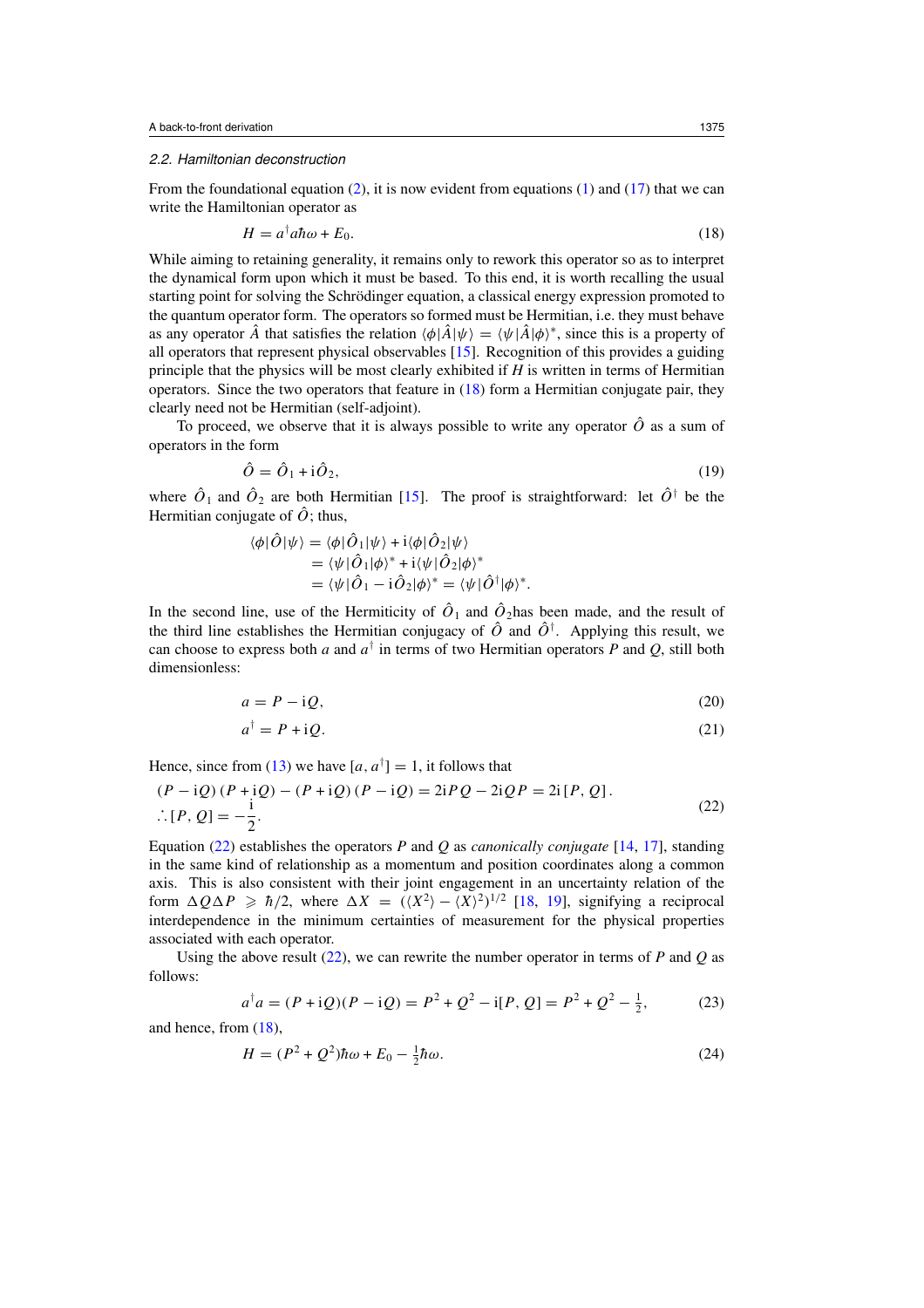<span id="page-5-0"></span>One last, general conclusion can be drawn, by considering the Hamiltonian [\(24\)](#page-4-0) as a nexus of quantum and classical physics. Standard procedures in quantum mechanics will produce any quantum Hamiltonian from a counterpart expression for the classical energy (expressed as a sum of kinetic and potential energy terms), through the promotion of dynamical variables to operator form. Here, the operators *P* and *Q* will originate in dynamical variables that, in contrast to the quantum behaviour, can simultaneously take zero values. Moreover, when the left-hand side of [\(24\)](#page-4-0) is interpreted as a classical energy, it is certainly permissible for the result then to be zero. Consequently it must be concluded that

$$
E_0 = \frac{1}{2}\hbar\omega,\tag{25}
$$

therefore establishing a value for the previously undetermined ground-state energy of the quantum system. Hence, it emerges that the Hamiltonian is expressible in two equivalent forms:

$$
H = \left(a^{\dagger}a + \frac{1}{2}\right)\hbar\omega = \left(P^2 + Q^2\right)\hbar\omega. \tag{26}
$$

It is notable that the ground-state energy  $\frac{1}{2} \hbar \omega$  which appears explicitly in the ladder operator form in (25) is not separable in the  $P^2 + \overrightarrow{Q}^2$  formula.

To summarize the above development: it has been shown that any infinite set of equally spaced discrete energy levels owes its origins to a Hamiltonian that accommodates terms quadratic in a pair of dynamical variables corresponding to non-commuting quantum operators—specifically, a pair whose commutator is a constant. Since this is the only general constraint upon  $P$  and  $Q$ , it is obvious that the associations of each operator individually are interchangeable, to within a phase factor. Indeed there is more than this ambiguity, for it is easy (and an instructive class exercise) to show that both the Hamiltonian (26) and the commutation relationship are invariant under any unitary transformation into new operators  $P'$  and  $Q'$  defined by

$$
P' = P\cos\theta + Q\sin\theta; \qquad Q' = -P\sin\theta + Q\cos\theta.
$$

Since the Hamiltonian has dimensions of energy, it necessarily has even parity in both time and space dimensions. As *Q* and *P* both appear quadratically in (26), each can have either odd or even parity, in each dimensional respect. To go any further now—and to discover a physical significance for the frequency *ω*—requires a focus on a specific system.

### **3. Real systems**

A host of quantum systems display dynamical behaviour of simple harmonic nature, and it is not our purpose to exhibit the relevance of the above analysis to each of them. For illustrative purposes, and to exhibit the breadth of application, we simply focus on two physically very different cases. The first is obvious and familiar—the case of mechanical oscillation; we then turn to the core equations of quantum optics, where the analysis lends additional insights to issues surrounding the quantization of electromagnetic radiation.

# 3.1. Mechanical oscillation

In classical mechanics, an SHO is a closed system whose energy, as expressed for a particle with position  $q$  and momentum  $p$ , is given by

$$
E = \frac{p^2}{2m} + \frac{1}{2}kq^2.
$$
 (27)

Here *m* is the particle's point mass and *k* the elastic constant of the system [\[20\]](#page-9-0). Away from equilibrium the restoring force,  $-kq$ , is proportional to displacement in accordance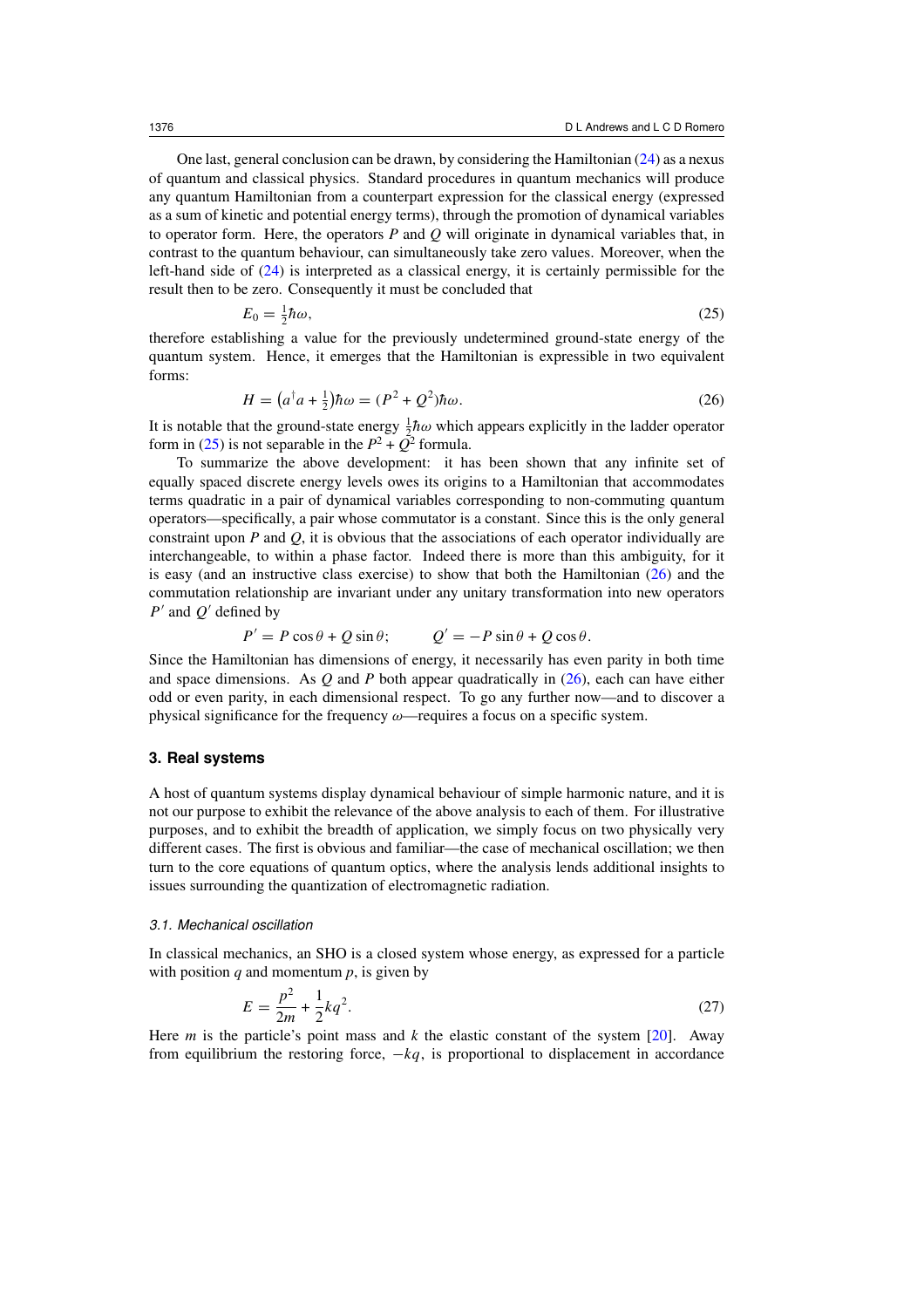<span id="page-6-0"></span>with Hooke's law. More generally, the SHO affords a first approximation to any system displaced by a small amount from a stable equilibrium position  $q_0$ . A particle moving in this vicinity is subjected to a potential  $V(q)$  that can be approximated by a Taylor expansion [\[20](#page-9-0)], in which case the leading term  $V(q_o)$  represents an arbitrary origin on the energy scale, and  $d^2V/dq^2|_{q=q_o}$  plays the role of the elastic constant *k*: there is no term linear in the displacement because its multiplier disappears through the equilibrium condition on the force,  $dV/dq|_{q=q_0} = 0$ . Solving the dynamics of the mechanical system yields the general solution  $q(t) = A \cos(\sqrt{k/mt + \phi})$ , in which the amplitude *A* and phase  $\phi$  are determined by initial conditions, i.e.  $q(0)$  and  $\dot{q}(0)$ . From the periodicity of the cosine function, it follows that the circular frequency characterizing the system is  $\sqrt{k/m}$ .

Since the generic quantum Hamiltonian [\(26\)](#page-5-0) can always be secured by promoting the classical energy expression for a particular system into the operator status, it is now possible to identify a more specific form for the *P* and *Q* operators in the case of mechanical oscillation. The linear momentum and position variables *p* and *q* in [\(27\)](#page-5-0) become operators  $\hat{p}$  and  $\hat{q}$ , which transform into dimensionless form as follows:<br> $p \to \hat{p} = \sqrt{2m\hbar\omega}P$ 

$$
p \to \hat{p} = \sqrt{2m\hbar\omega P} q \to \hat{q} = \sqrt{\frac{2\hbar}{m\omega}Q}.
$$
 (28)

In principle, the quantities on the right in (28) are interchangeable, but as written the *P* operator will have odd parity in time—as befits its representation of momentum. In the spirit of the present analysis, the conclusion that can be drawn from making the identification (28) is that the frequency unit,  $\omega$ , introduced at the beginning of section [2,](#page-1-0) is none other than the circular frequency of classical oscillation, <sup>√</sup>*k/m*. This confers clear physical meanings on the energy unit quantifying the spacing between quantum energy levels, as in equation [\(2\)](#page-1-0), and also the zero-point energy  $E_0$ , given by [\(25\)](#page-5-0). This completes a deduction of simple harmonic motion from the observation of an infinite set of equally spaced quantum energy levels.

## 3.2. Quantum optics

We can also exploit the generality of the analysis in section [2](#page-1-0) by addressing a less widely familiar case, the core mathematics in the field of quantum optics [\[21](#page-9-0), [22](#page-9-0)]. To address the connection between the SHO and the electromagnetic field in free space, we again begin with the classical form of Hamiltonian. Specifically, the latter can be written as the volume integral of an energy density for the electromagnetic field [\[2,](#page-8-0) [13\]](#page-9-0) as given by

$$
E = \frac{1}{2} \int_{V} \varepsilon_0 (\mathbf{E}^2(\mathbf{r}, t) + c^2 \mathbf{B}^2(\mathbf{r}, t)) dV.
$$
 (29)

Here, the vector electric and magnetic fields  $\mathbf{E}(\mathbf{r},t)$  and  $\mathbf{B}(\mathbf{r},t)$ , functions of the spatial position variables  $\mathbf{r} = (x, y, z)$  and time *t*, can each be cast in the form of a sum over optical modes  $a_{\mathbf{k}}^{(\lambda)}(t)$  of the potential vector *a* (**r***, t*) (i.e. a mode expansion) satisfying Maxwell's equations within the Coulomb gauge [\[13\]](#page-9-0)

$$
\mathbf{E}(\mathbf{r},t) = i c \sum_{\mathbf{k},\lambda} k \left[ e^{(\lambda)}(\mathbf{k}) a_{\mathbf{k}}^{(\lambda)}(t) e^{i\mathbf{k} \cdot \mathbf{r}} - \bar{e}^{(\lambda)}(\mathbf{k}) \bar{a}_{\mathbf{k}}^{(\lambda)}(t) e^{-i\mathbf{k} \cdot \mathbf{r}} \right],
$$
(30)

$$
\mathbf{B}(\mathbf{r},t) = \mathbf{i} \sum_{\mathbf{k},\lambda} k \big[ (\hat{\mathbf{k}} \times \mathbf{e}^{(\lambda)}(\mathbf{k})) a_{\mathbf{k}}^{(\lambda)}(t) e^{\mathbf{i}\mathbf{k} \cdot \mathbf{r}} - (\hat{\mathbf{k}} \times \bar{\mathbf{e}}^{(\lambda)}(\mathbf{k})) \bar{a}_{\mathbf{k}}^{(\lambda)}(t) e^{-\mathbf{i}\mathbf{k} \cdot \mathbf{r}} \big],\tag{31}
$$

where a pair of orthogonal unit vectors,  $e^{(\lambda)}(\mathbf{k})$ , serve to identify the polarization of the field and form a right-handed triad together with the wave-vector **k**, i.e.  $(e^{(1)}(\mathbf{k}), e^{(2)}(\mathbf{k}), \mathbf{k})$ . In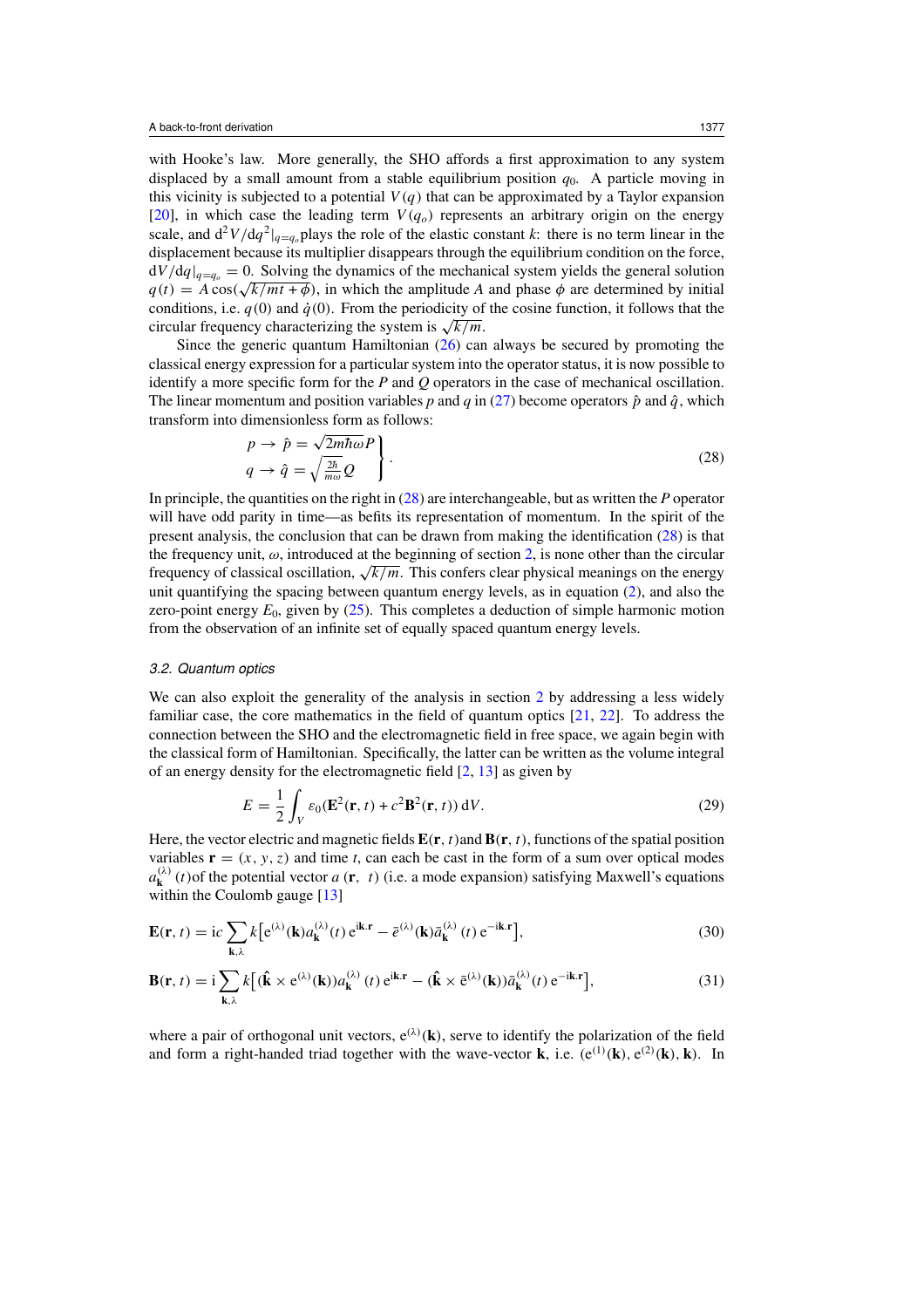passing, we note the parity character: the electric field is even in time, odd in space, whereas the magnetic field is odd in time, even in space.

It now follows that the energy density  $(29)$  is expressible as a sum of independent harmonic oscillators. On substituting the field expansions [\(30\)](#page-6-0), [\(31\)](#page-6-0) into [\(29\)](#page-6-0) and performing the integration over space, the following compact expression can be obtained:

$$
H = 2V\varepsilon_o c^2 \sum_{\mathbf{k},\lambda} k^2 a_{\mathbf{k}}^{(\lambda)} \bar{a}_{\mathbf{k}}^{(\lambda)}.
$$
 (32)

The field variable  $a_k^{(\lambda)}$  and its complex conjugate  $\bar{a}_k^{(\lambda)}$  can be written in terms of real and canonical conjugate variables,  $q_{\mathbf{k}}^{(\lambda)}$  and  $p_{\mathbf{k}}^{(\lambda)}$ :

$$
q_{\mathbf{k}}^{(\lambda)} = (\varepsilon_0 V)^{1/2} (a_{\mathbf{k}}^{(\lambda)} + \bar{a}_{\mathbf{k}}^{(\lambda)}),
$$
  
\n
$$
p_{\mathbf{k}}^{(\lambda)} = -ick (\varepsilon_0 V)^{1/2} (a_{\mathbf{k}}^{(\lambda)} - \bar{a}_{\mathbf{k}}^{(\lambda)}).
$$
\n(33)

Rewriting the energy density in terms of these new variables,

$$
H = \frac{1}{2} \sum_{\mathbf{k}, \lambda} \left( p_{\mathbf{k}}^{(\lambda)^2} + c^2 k^2 q_{\mathbf{k}}^{(\lambda)^2} \right),\tag{34}
$$

a simple harmonic form that exhibits the product *ck* as the optical frequency. A more detailed account of the derivation can be found in [\[2](#page-8-0), [13](#page-9-0)]. So effectively, the energy density of the electromagnetic radiation has been decomposed into a set of SHOs, one for each mode *(***k***, λ)*. The quantization of the electromagnetic field follows. As in section [3.1,](#page-5-0) operators  $\hat{p}_{\mathbf{k}}^{(\lambda)}$  and  $\hat{q}_k^{(\lambda)}$  can be assigned to the variables  $p_k^{(\lambda)}$  and  $q_k^{(\lambda)}$ . In consequence  $a_k^{(\lambda)}$  and its complex conjugate  $\bar{a}_{\mathbf{k}}^{(\lambda)}$ , also promoted to the quantum operator status, acquire the role of ladder operators

$$
\begin{aligned}\n a_{\mathbf{k}}^{(\lambda)} &\to (\hbar/2\varepsilon_o Vck)^{1/2} a_{\mathbf{k}}^{(\lambda)} \\
\bar{a}_{\mathbf{k}}^{(\lambda)} &\to (\hbar/2\varepsilon_o Vck)^{1/2} a_{\mathbf{k}}^{(\lambda)\dagger}\n \end{aligned}\n \tag{35}
$$

whose operation on number states follows the form of equations [\(15\)](#page-3-0) and [\(16\)](#page-3-0). The relation between each electromagnetic mode and a corresponding harmonic oscillator is the basis of quantum optics, where the commutation relation between the ladder operator  $a_k^{(\lambda)}$  and its Hermitian counterpart  $a_{\mathbf{k}}^{(\lambda)}$  signifies the boson character of the radiation quanta [\[21\]](#page-9-0). Within the quantum description, the electromagnetic fields are recast in terms of these operators:

$$
\mathbf{e}(\mathbf{r}) = \mathbf{i} \sum_{\mathbf{k},\lambda} \left( \frac{\hbar ck}{2\varepsilon_o V} \right)^{1/2} \left[ e^{(\lambda)}(\mathbf{k}) a^{(\lambda)}(\mathbf{k}) e^{i\mathbf{k}\mathbf{r}} - \bar{e}^{(\lambda)}(\mathbf{k}) a^{\dagger(\lambda)}(\mathbf{k}) e^{-i\mathbf{k}\mathbf{r}} \right]
$$
(36)  

$$
\mathbf{b}(\mathbf{r}') = \nabla \times \mathbf{a}(\mathbf{r}') = \nabla \times \sum_{\mathbf{k}',\lambda'} \left( \frac{\hbar}{2\varepsilon_o ck'V} \right)^{1/2}
$$

$$
\times \left[ e^{(\lambda')}(\mathbf{k}') a^{(\lambda')}(\mathbf{k}') e^{i\mathbf{k}'\mathbf{r}'} + \bar{e}^{(\lambda')}(\mathbf{k}') a^{\dagger(\lambda')}(\mathbf{k}') e^{-i\mathbf{k}'\mathbf{r}'} \right],
$$
(37)

which can be seen to obey the commutation rule  $[e_i(\mathbf{r}), b_j(\mathbf{r}')] = i\hbar \varepsilon_o^{-1} \varepsilon_{ijk} \nabla_k \delta(\mathbf{r} - \mathbf{r}').$ 

The above analysis invites a brief reflection on the didactic conception of the photon as a particle. When viewed as such, it appears natural that light energy of a given optical frequency will be manifest as multiples of a single photon energy. However, when the number of photons in a given radiation mode is properly conceived as a quantum number, it becomes evident that such energy additivity is not a feature that can in general be taken for granted. The energy difference between states with  $n = 1$  and  $n = 3$  photons is of course twice the difference between the  $n = 1$  and  $n = 2$  states, but it is equally obvious that this rule is not applicable to, say, the ratio of intervals between the energy levels of a hydrogen atom. It is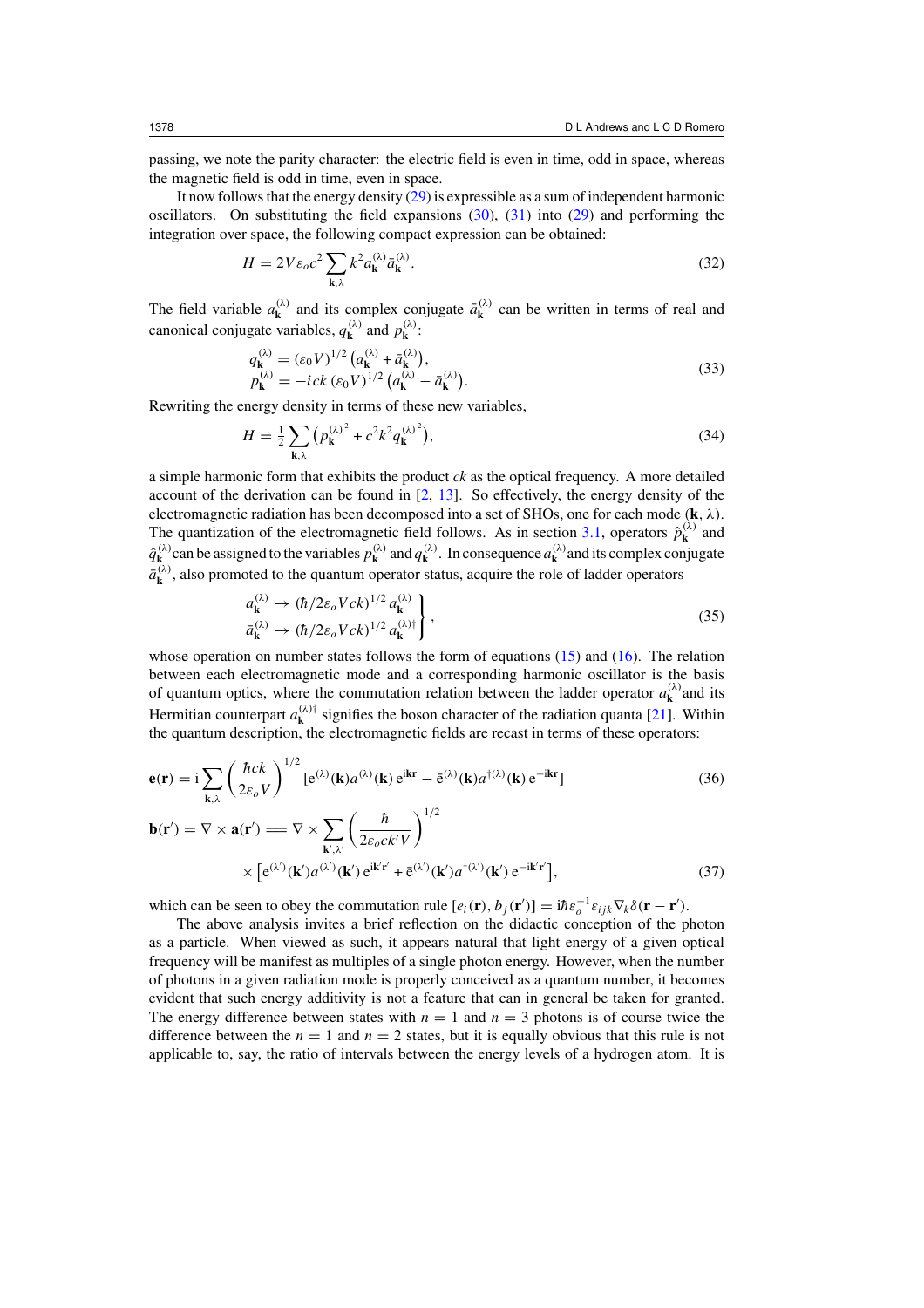<span id="page-8-0"></span>also worth observing that, since the above analysis allows the zero-point energy for each mode of oscillation also to be deduced, its application in a quantum optics context affords a very natural introduction to the subject of vacuum fluctuations [\[23\]](#page-9-0)—material that is more than enough for another lecture.

## **4. Conclusion**

It proves highly instructive to tackle simple harmonic oscillation from the starting point of observations on the structure of the associated quantum energy levels. The familiar evenly spaced stacking of these levels is a feature that, even alone, can furnish astonishingly rich information on the mathematical structure of the quantum Hamiltonian—one whose relationship to a classical energy expression then allows further inferences to be drawn in the case of specific physical systems. In section [2,](#page-1-0) it has been shown possible to deduce from the observed structure of the quantum energy levels that the Hamiltonian for SHO must accommodate terms that are quadratic in two dynamical variables with non-commuting quantum operators. As demonstrated in section [3,](#page-5-0) these variables are none other than position and momentum in a system of mechanical oscillation, with a similar role being played by the electric and magnetic fields in the case of optical radiation.

Although the inverse inference is well known, it is particularly striking that the very existence of photons manifestly owes its origins to an energy structure of simple harmonic form. An assumed familiarity with this linkage, widely taken for granted, can mask the power and reversibility of the underlying logic. It is also notable that the facility to comprehend photons in particulate terms would be insupportable, when applied to many-photon systems, without the equidistant placement of successive quantum energy levels. This is consistent with the received wisdom that it is unfeasible for photons to directly interact with each other [\[24](#page-9-0)] although there is of course a variety of means whereby they interact, through an engagement with matter.

Once recognized as a singular feature of a simple harmonic dynamical structure, the energy additivity of electromagnetic quanta presents an unusual perspective to the underlying physics, and we believe there are significant pedagogical advantages to be accrued from this approach. Another, more philosophical advantage is to develop theory from physical arguments that are squarely based on measurement, a 'top-down' approach faithfully in keeping with the very spirit of quantum mechanics [\[25](#page-9-0)]. In developing the quantum theory of light, the most common approach is to begin with Maxwell's equations and work upwards from there, but despite a well-justified confidence in such a foundation its basis is arguably more remote from experimental observations.

#### **Acknowledgments**

The authors gladly thank Professor M Babiker and an anonymous referee for helpful comments on the analysis. This work is supported by a grant from the Engineering and Physical Sciences Research Council.

### **References**

- [1] Cohen-Tannoudji C, Dupont-Roc J and Grynberg G 2004 *Photons and Atoms: Introduction to Quantum Electrodynamics* (Weinheim: Wiley)
- [2] Mandel L and Wolf E 1995 *Optical Coherence and Quantum Optics* (Cambridge: Cambridge University Press) [3] Robinett R W 2006 *Quantum Mechanics: Classical Results, Modern Systems, and Visualized Examples* 2nd edn (Oxford: Oxford University Press)